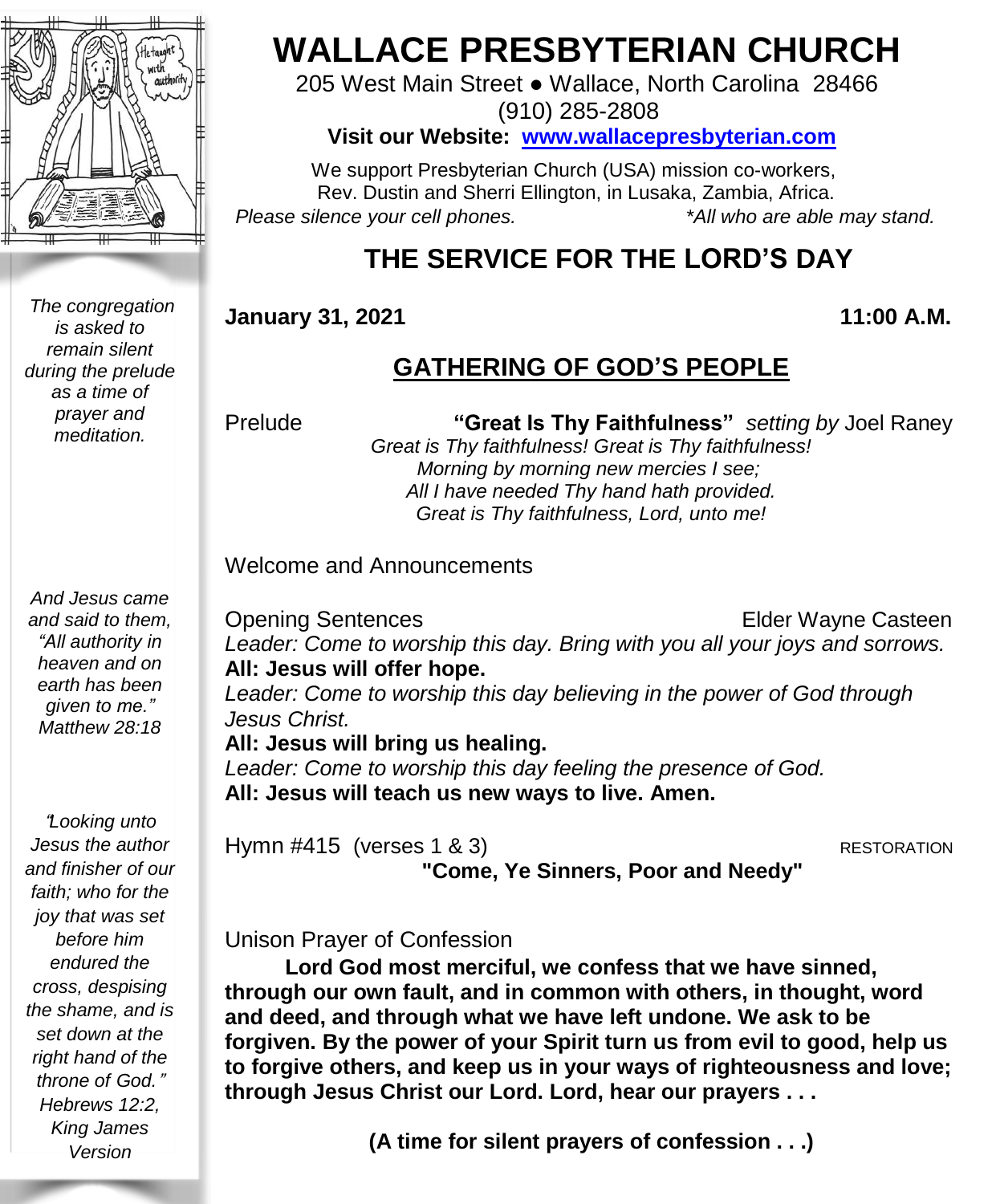*As Jesus was walking in the temple, the chief priests, the scribes, and the elders came to him and said,* "*By what authority are you doing these things? Who gave you this authority?*" *Mark 11:27-28*

*Do you accept the Scriptures of the Old and New Testaments to be, by the Holy Spirit, the unique and authoritative witness to Jesus Christ in the Church universal, and God*'*s Word to you? Second ordination question for teaching and ruling elders in the Presbyterian Church (U.S.A.)*



Responsive Assurance of Pardon

*Leader: God*'*s heart is full of mercy. Receive God*'*s gift of forgiveness and be at peace.*

**All: May we hear and trust God**'**s words to each of us:** "**Your sins are forgiven.**" **May we forgive each other and forgive ourselves. Thanks be to God!**

Gloria Patri **Glory Be to the Father Glory be to the Father, and to the Son, and to the Holy Ghost; as it was in the beginning, is now, and ever shall be, world without end. Amen, amen.**

# **PROCLAIMING GOD'S WORD**

Children's Sermon

Prayer for Illumination

 **Speak with authority in our lives, Christ. Speak to us, and to what is in us, so that we might be whole. Speak to us, with love, with hope, and with strength, so that we might hear you, and know, deep inside, that we are your people, and that you are our God. Let it be so. Amen.**

| Sermon         | "The Authority of Christ" | Dr. Philip K. Gladden |
|----------------|---------------------------|-----------------------|
| Gospel Lesson  | Mark 1:21-28              |                       |
| Epistle Lesson | Romans 14:7-9             | Elder Wayne Casteen   |

A Time for Silent Reflection

Pastoral Prayer with the Lord's Prayer

**Our Father who art in heaven, hallowed be Thy name. Thy kingdom come, Thy will be done, on earth as it is in heaven. Give us this day our daily bread; and forgive us our debts, as we forgive our debtors; and lead us not into temptation, but deliver us from evil. For Thine is the kingdom and the power and the glory, forever. Amen.**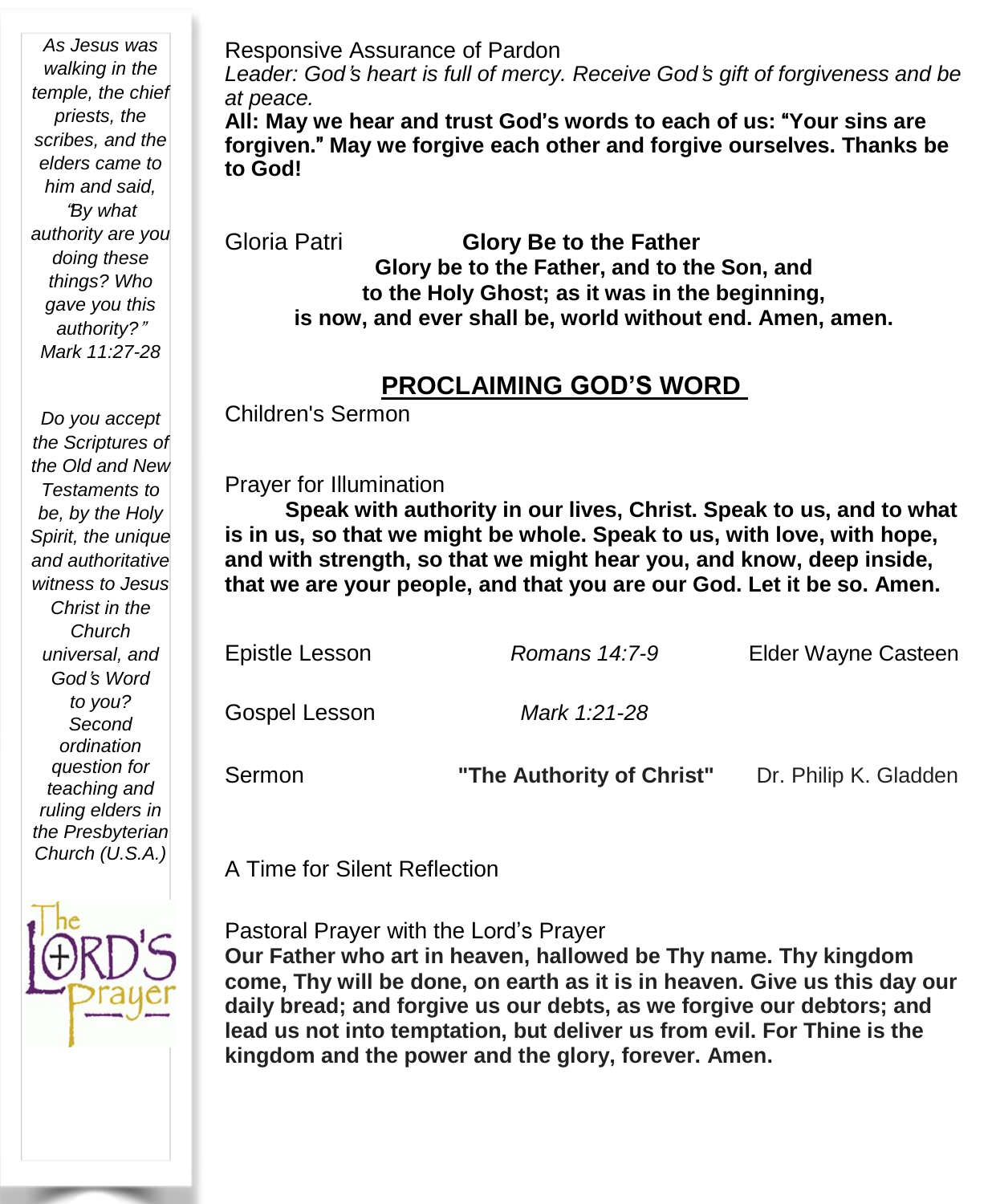"*Silence, Lord, the unclean spirit, in our mind and in our heart. Speak your word that when we hear it all our demons shall depart. Clear our thought and calm our feeling; still the fractured, warring soul. By the power of your healing make us faithful, true, and whole.*" *Hymn #180,* "*Silence! Frenzied, Unclean Spirit,*" *in Glory to God: The Presbyterian Hymnal*

"*God put this power to work in Christ when he raised him from the dead and seated him at his right hand in the heavenly places, far above all rule and authority and power and dominion, and above every name that is named, not only in this age but also in the age to come.*" *Ephesians 1:20-21*

## **GIVING THANKS TO GOD**

Presentation of Tithes and Offerings 5th SUNDAY BUILDING OFFERING

Offertory *setting by* Vicki Collinsworth

**"Come, Ye Sinners, Poor and Needy"**

(in the style of Native American culture) *Come, ye sinners, poor and needy, weak and wounded, sick and sore, Jesus ready, stands to save you, full of pity, love and power.*

*Doxology and Prayer of Dedication* 

*Praise God from whom all blessings flow; Praise Him all creatures here below; Praise Him above ye heavenly host; Praise Father, Son, and Holy Ghost. Amen.*

The Affirmation of Faith: *From* "*A Declaration of Faith*" *from the Presbyterian Church (U.S.A.)*

 **Jesus is our living Lord. We are certain that Jesus lives. in every sphere of life. He lives as God with us, touching all of human life with the presence of God. He lives as one of us with God. Because he shares our humanity and has bound us to himself in love, we have an advocate in the innermost life of God. We declare that Jesus is Lord. His resurrection is a decisive victory over the powers that deform and destroy human life. His lordship is hidden. The world appears to be dominated by people and systems that do not acknowledge his rule. But his lordship is real. It demands our loyalty and sets us free from the fear of all lesser lords who threaten us. We maintain that ultimate sovereignty now belongs to Jesus Christ Jesus is Lord! He has been Lord from the beginning. He will be Lord at the end. Even now he is Lord.** Hymn #182 (verses 1 & 3) **"I Heard the Voice of Jesus Say"** KINGSFOLD

**Benediction** 

Postlude